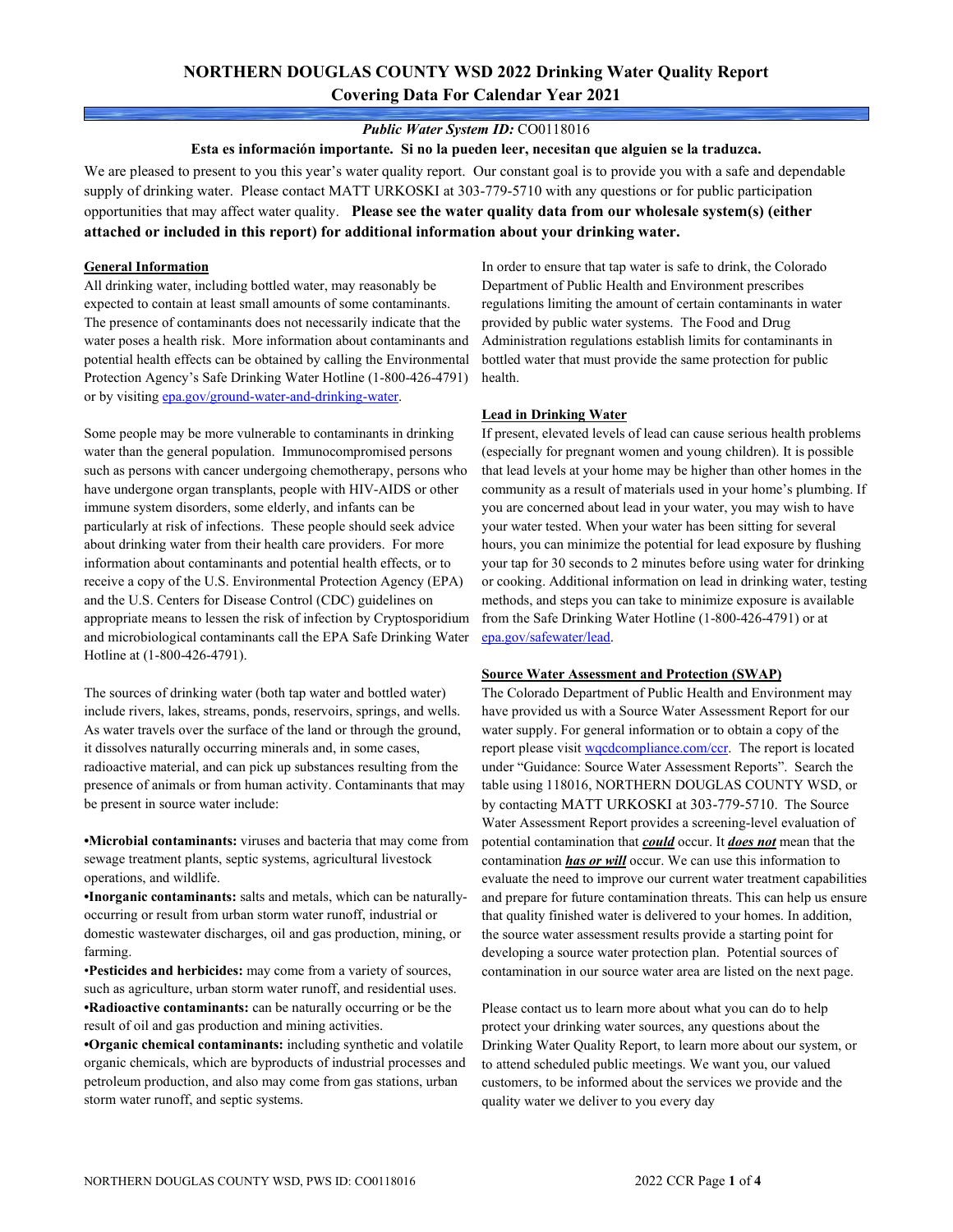# **Our Water Sources**

| <b>Sources (Water Type - Source Type)</b>       | <b>Potential Source(s) of Contamination</b>                   |
|-------------------------------------------------|---------------------------------------------------------------|
|                                                 |                                                               |
| NORTH- LONETREE FILING 13B MASTER METER         |                                                               |
| (Surface Water-Consecutive Connection)          |                                                               |
| SOUTH-LONETREE FILING 13B MASTER METER          |                                                               |
| (Surface Water-Consecutive Connection)          |                                                               |
| SISKEN AVE, COLORADO BLVD MASTER METER          |                                                               |
| (Surface Water-Consecutive Connection)          |                                                               |
| WHITE PELICAN WAY, GREENFINCH DR MASTER METER   |                                                               |
| (Surface Water-Consecutive Connection)          |                                                               |
| KNOLL DR, CHEETAH CHASE MASTER METER            |                                                               |
| (Surface Water-Consecutive Connection)          |                                                               |
| LONE LYNX CUL-DE-SAC MASTER METER               |                                                               |
| (Surface Water-Consecutive Connection)          |                                                               |
| MCCARTHER RANCH RD MASTER METER                 |                                                               |
| (Surface Water-Consecutive Connection)          |                                                               |
| ROCK CANYON HIGH SCHOOL MASTER METER            |                                                               |
| (Surface Water-Consecutive Connection)          | Other Facilities, Commercial/Industrial/Transportation, High  |
| ROCKY HEIGHTS MIDDLE SCHOOL MASTER METER        | Intensity Residential, Low Intensity Residential, Row Crops,  |
| (Surface Water-Consecutive Connection)          | Fallow, Pasture / Hay, Evergreen Forest, Septic Systems, Road |
| NORTH- S COLORADO BLVD MASTER METER             | Miles                                                         |
| (Surface Water-Consecutive Connection)          |                                                               |
| SOUTH- S COLORADO BLVD MASTER METER             |                                                               |
| (Surface Water-Consecutive Connection)          |                                                               |
| NORTH- BOATWORKS DR, HOLLY ST MASTER METER      |                                                               |
| (Surface Water-Consecutive Connection)          |                                                               |
| SOUTH-BOATWORKS DR, HOLLY ST MASTER METER       |                                                               |
| (Surface Water-Consecutive Connection)          |                                                               |
| N. HIGHLANDS CIRCLE MASTER METER                |                                                               |
| (Surface Water-Consecutive Connection)          |                                                               |
| CARDER CT, SANTA FE DR MASTER METER             |                                                               |
| (Surface Water-Consecutive Connection)          |                                                               |
| WEST-COMMERCE CENTER CR, CARDER CT MASTER METER |                                                               |
| (Surface Water-Consecutive Connection)          |                                                               |
| EAST-COMMERCE CENTER CR, CARDER CT MASTER METER |                                                               |
| (Surface Water-Consecutive Connection)          |                                                               |
|                                                 |                                                               |

## **Terms and Abbreviations**

- **Maximum Contaminant Level (MCL)** − The highest level of a contaminant allowed in drinking water.
- **Treatment Technique (TT)** − A required process intended to reduce the level of a contaminant in drinking water.
- **Health-Based** − A violation of either a MCL or TT.
- **Non-Health-Based** − A violation that is not a MCL or TT.
- **Action Level (AL)** − The concentration of a contaminant which, if exceeded, triggers treatment and other regulatory requirements.
- **Maximum Residual Disinfectant Level (MRDL)** − The highest level of a disinfectant allowed in drinking water. There is convincing evidence that addition of a disinfectant is necessary for control of microbial contaminants.
- **Maximum Contaminant Level Goal (MCLG)** − The level of a contaminant in drinking water below which there is no known or expected risk to health. MCLGs allow for a margin of safety.
- **Maximum Residual Disinfectant Level Goal (MRDLG)** − The level of a drinking water disinfectant, below which there is no known or expected risk to health. MRDLGs do not reflect the benefits of the use of disinfectants to control microbial contaminants.
- **Violation (No Abbreviation)** − Failure to meet a Colorado Primary Drinking Water Regulation.
- **Formal Enforcement Action (No Abbreviation)** − Escalated action taken by the State (due to the risk to public health, or number or severity of violations) to bring a non-compliant water system back into compliance.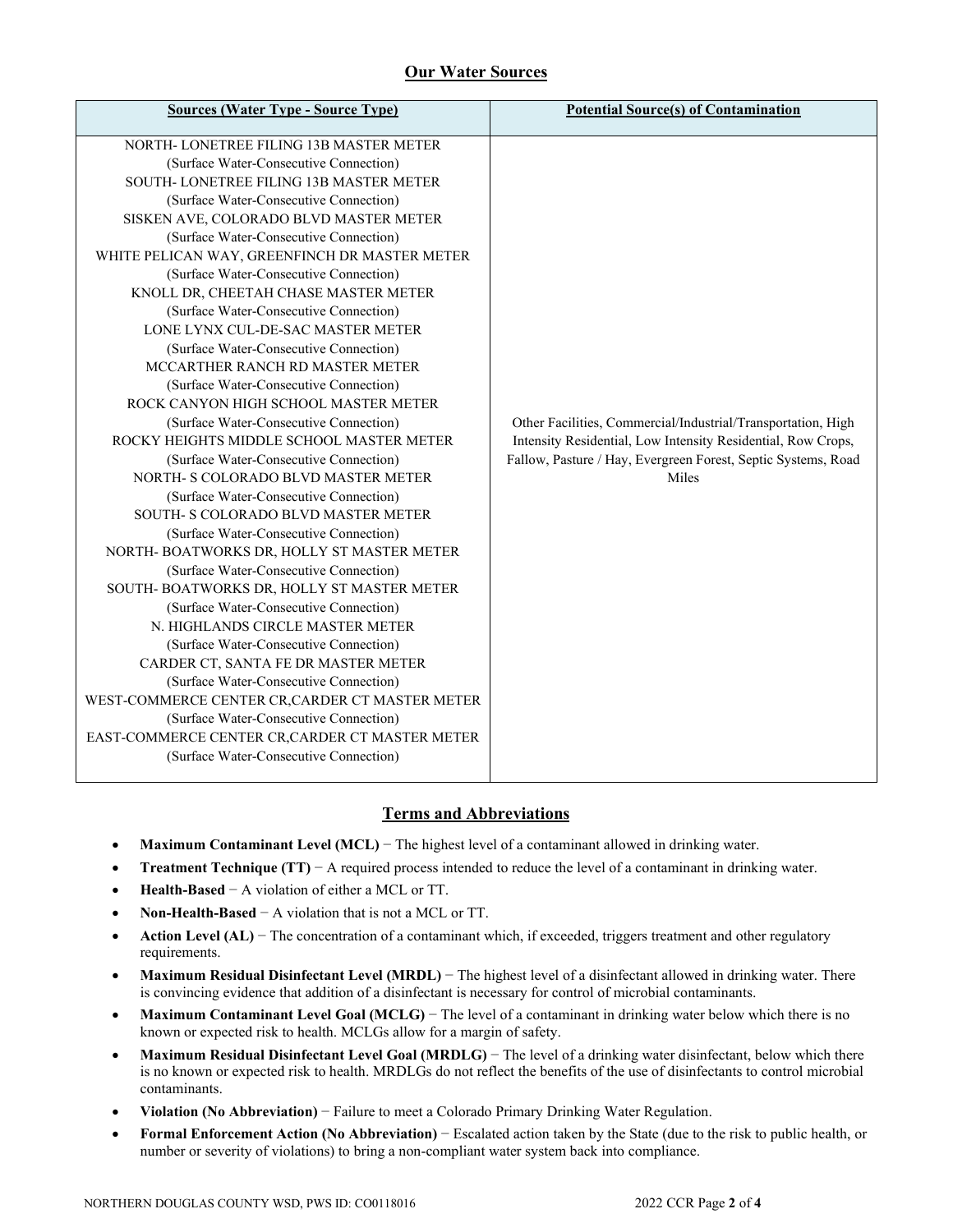- **Variance and Exemptions (V/E)** − Department permission not to meet a MCL or treatment technique under certain conditions.
- **Gross Alpha (No Abbreviation)** − Gross alpha particle activity compliance value. It includes radium-226, but excludes radon 222, and uranium.
- **Picocuries per liter (pCi/L)** − Measure of the radioactivity in water.
- **Nephelometric Turbidity Unit (NTU)** − Measure of the clarity or cloudiness of water. Turbidity in excess of 5 NTU is just noticeable to the typical person.
- **Compliance Value (No Abbreviation)** Single or calculated value used to determine if regulatory contaminant level (e.g. MCL) is met. Examples of calculated values are the 90<sup>th</sup> Percentile, Running Annual Average (RAA) and Locational Running Annual Average (LRAA).
- **Average (x-bar)** − Typical value.
- **Range (R)**  $-$  Lowest value to the highest value.
- **Sample Size (n)** − Number or count of values (i.e. number of water samples collected).
- **Parts per million = Milligrams per liter (ppm = mg/L)** − One part per million corresponds to one minute in two years or a single penny in \$10,000.
- **Parts per billion = Micrograms per liter (ppb = ug/L)** − One part per billion corresponds to one minute in 2,000 years, or a single penny in \$10,000,000.
- **Not Applicable (N/A)** Does not apply or not available.
- **Level 1 Assessment** A study of the water system to identify potential problems and determine (if possible) why total coliform bacteria have been found in our water system.
- **Level 2 Assessment** A very detailed study of the water system to identify potential problems and determine (if possible) why an E. coli MCL violation has occurred and/or why total coliform bacteria have been found in our water system on multiple occasions.

## **Detected Contaminants**

NORTHERN DOUGLAS COUNTY WSD routinely monitors for contaminants in your drinking water according to Federal and State laws. The following table(s) show all detections found in the period of January 1 to December 31, 2021 unless otherwise noted. The State of Colorado requires us to monitor for certain contaminants less than once per year because the concentrations of these contaminants are not expected to vary significantly from year to year, or the system is not considered vulnerable to this type of contamination. Therefore, some of our data, though representative, may be more than one year old. Violations and Formal Enforcement Actions, if any, are reported in the next section of this report.

**Note:** Only detected contaminants sampled within the last 5 years appear in this report. If no tables appear in this section then no contaminants were detected in the last round of monitoring.

| Disinfectants Sampled in the Distribution System<br><b>TT Requirement:</b> At least 95% of samples per period (month or quarter) must be at least 0.2 ppm OR<br>If sample size is less than 40 no more than 1 sample is below $0.2$ ppm<br>Typical Sources: Water additive used to control microbes |                    |                                                                     |                                                |                              |                               |             |  |  |
|-----------------------------------------------------------------------------------------------------------------------------------------------------------------------------------------------------------------------------------------------------------------------------------------------------|--------------------|---------------------------------------------------------------------|------------------------------------------------|------------------------------|-------------------------------|-------------|--|--|
| <b>Disinfectant</b><br><b>Name</b>                                                                                                                                                                                                                                                                  | <b>Time Period</b> | <b>Results</b>                                                      | <b>Number of Samples</b><br><b>Below Level</b> | <b>Sample</b><br><b>Size</b> | <b>TT</b><br><b>Violation</b> | <b>MRDL</b> |  |  |
| Chloramine                                                                                                                                                                                                                                                                                          | December, 2021     | Lowest period percentage of samples<br>meeting TT requirement: 100% | $\theta$                                       | 7                            | N <sub>0</sub>                | $4.0$ ppm   |  |  |